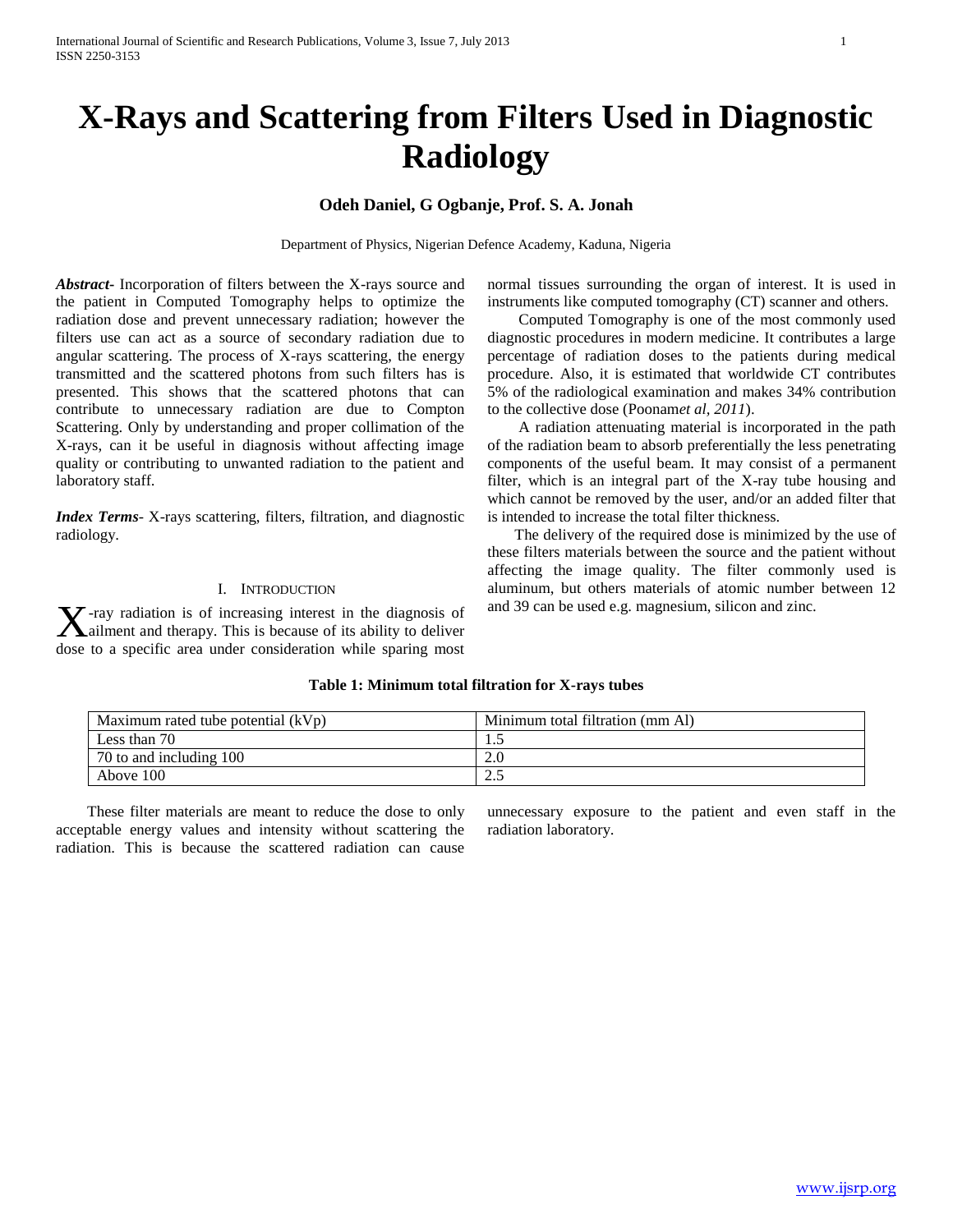



 However, the use of such filters can act as a source of secondary radiation by angular distribution (Compton Scattering).

# II. THEORY OF X-RAYS

 X-rays is a part of the electromagnetic spectrum. It is emitted when a solid target (atom or electron) such as copper or tungsten is bombarded with electrons whose kinetic energy is in the kilo electron-volt range. Their wavelength is of order of 1Å

 $(=10^{-10} \text{m})$ , frequency of order  $10^{18}$  and they travel with the speed of light  $(\sim 3x10^8 \text{m/s})$ .

A typical X-ray source has the following characteristics

- i. 15 150 kV, rectified AC Power
- ii.  $\approx 2 \times 10^3$ eV = 1.2 keV energy
- iii. 50 400mA anode current
- iv. Tungsten wire (200 μm) cathode, heated to 2200ºC
- v. Anode rotating at 3000 rpm made of Molybdenum or tungsten-rhenium a
- vi. Thermionic emission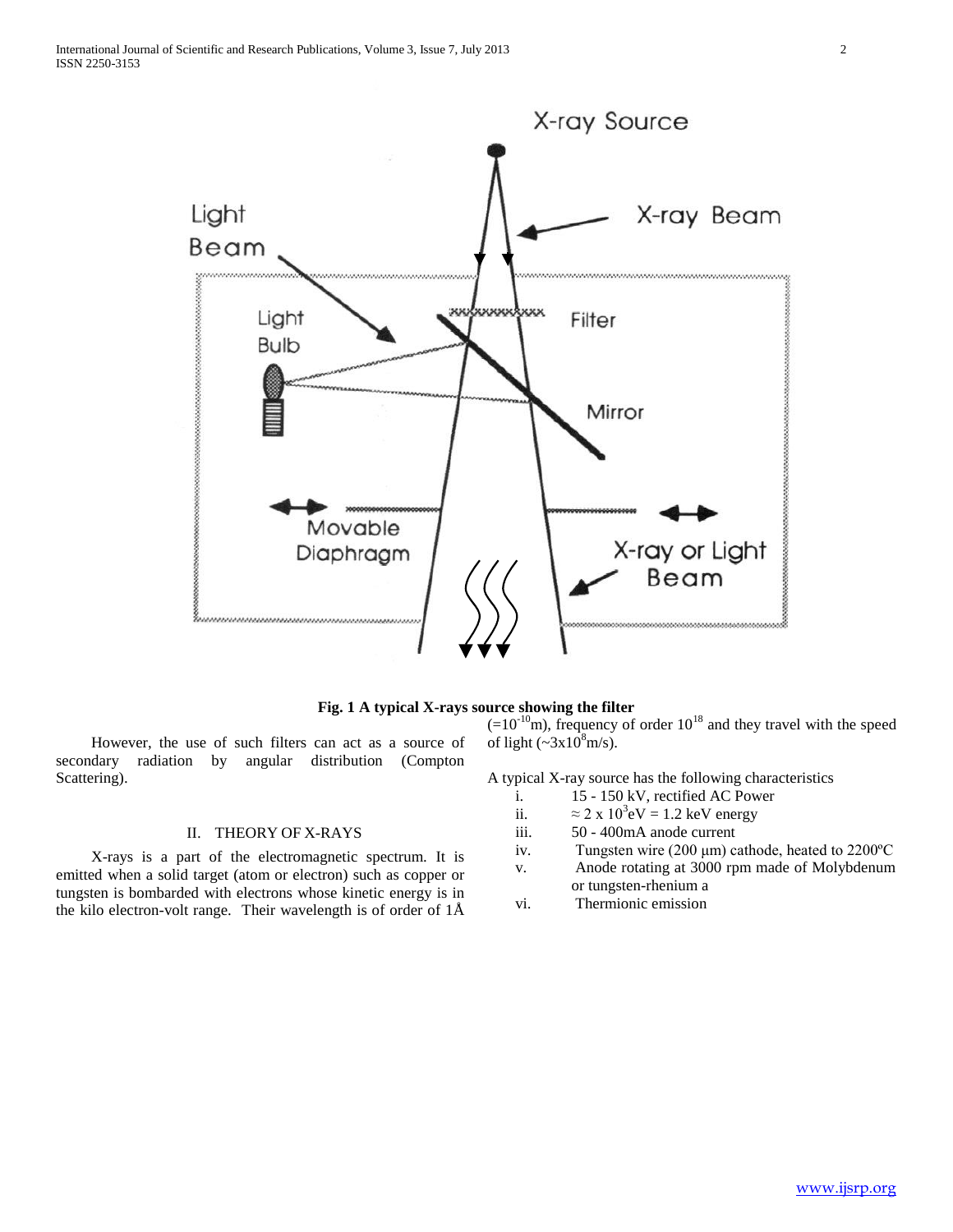

**Fig. 2: The emission spectrum for X-rays for tungsten target**

 From the figure above, it can be seen that the overall curve is smooth shaped. The X-ray production starts at approximately15 keV and increases rapidly to 30-40% of maximum energy (peak of the curve). After the peak, there is a gradual downward slope to the x-axis (maximum energy)

# **X-rays propagation**

 Similarly to visible light, X-rays propagate linearly. The rays from a point source form a divergent beam. The number of photons passing per unit area perpendicular to the direction of motion of the photons is called the fluence, Φ. The fluence in a vacuum decreases following the inverse square law, given by

$$
\Phi(\mathbf{r}) = \frac{\Phi(\mathbf{1})}{r^2} \tag{1}
$$

where r is the distance from the point source and  $\Phi$  (1) is the fluence at  $r=1$  (relative units). The inverse square law is illustrated in Fig 2 below.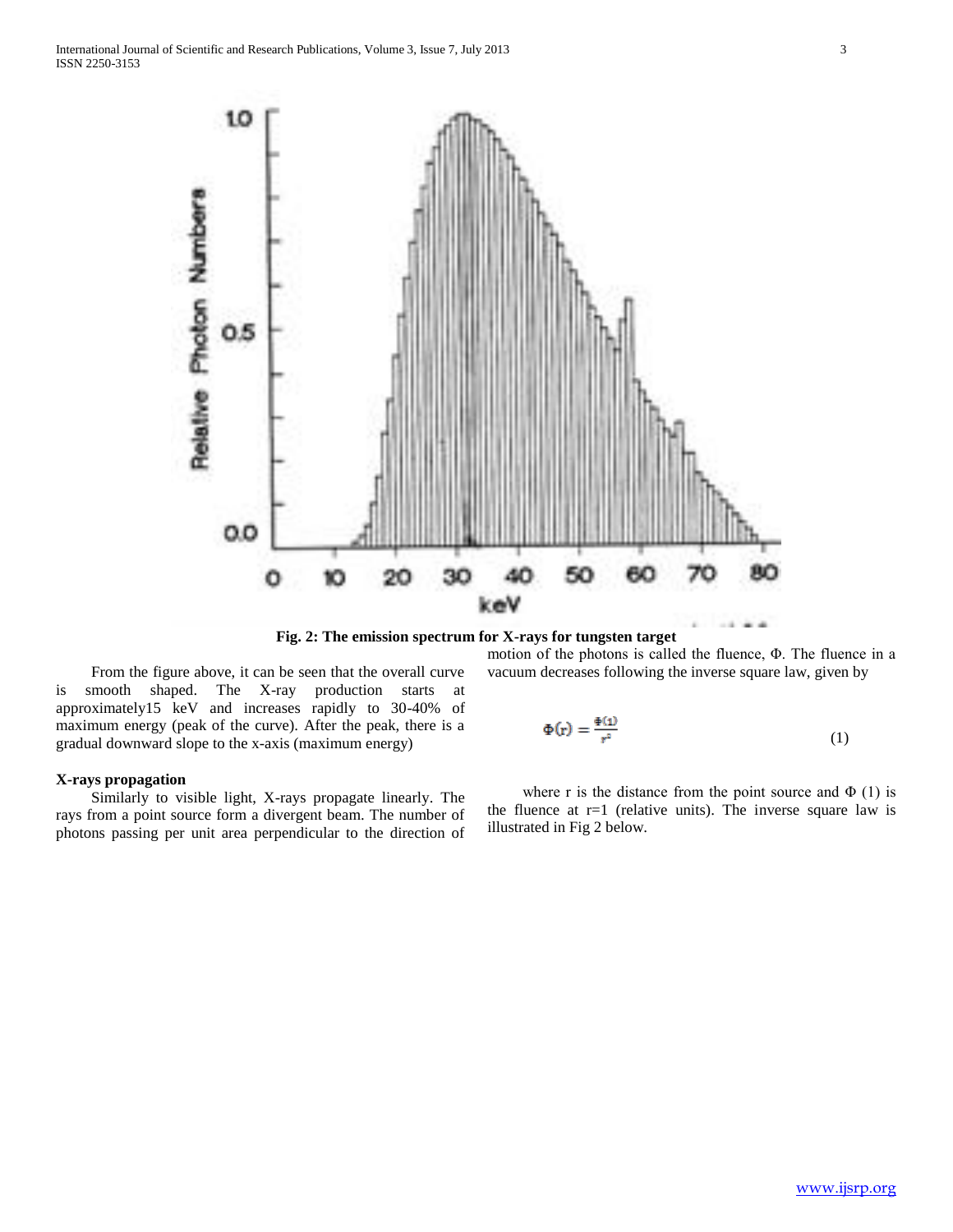

**Figure 3. The fluence,Φ of X-rays decreases with the square of the distance from the source.**

## **The Intensity of x-rays**

 The intensity of the X-ray beam is attenuated by absorption and scattering process as it passes through the filter and patient. The degree of attenuation depends on the energy spectrum of the X-ray, path and  $\mu$  (x) i.e.the X-ray linear attenuation coefficient which varies for different materials and tissues and hence is a function of distance x through the medium.

The integral of the attenuation coefficient is given by

$$
I_t = I_0 e^{-\int \mu(x) dx} \tag{2}
$$

The attenuation coefficient is

$$
\int_{-a}^{t} \mu(x) dx = -\frac{1}{L} \ln \left( \frac{h}{I_0} \right) \tag{3}
$$

where,  $I_0$  is incident beam intensities

 $I_t$  is transmitted beam intensities

L is the length of X-ray path

 $\mu$  (x) is X-ray linear attenuation coefficient, which varies with tissue type and hence is a function of the distance (x) through the patient.

### **The Energy of X-rays**

 The production of X-rays causes electrons gain kinetic energy, which is the product of their charge and the potential difference. The unit of 1 eV is used and this is a measure of the kinetic energy of the electrons and X-ray photons. One electron volt (1 eV) is the kinetic energy of an electron that has been accelerated through a potential difference of 1 volt.

For example, If the potential difference is 100 kV, each electron gets a kinetic energy of 100 keV (i.e.  $1000ev = 1$  keV).

 When the electron reaches the anode it imparts the main part of its energy to the atoms of the anode by ionizations and excitations. This energy will finally appear as heat energy. If an electron passes close to an atomic nucleus, it will change its direction of motion, i.e., exhibits acceleration. At each such acceleration there is a small probability that the electron looses energy in the form of a photon. These photons are called Bremsstrahlung photons and constitute the main part of the Xrays being used in X-ray diagnostic imaging.

 Bremsstrahlung is generated when an electron with high energy changes its direction of motion in the neighborhood of an atomic nucleus and thereby looses energy.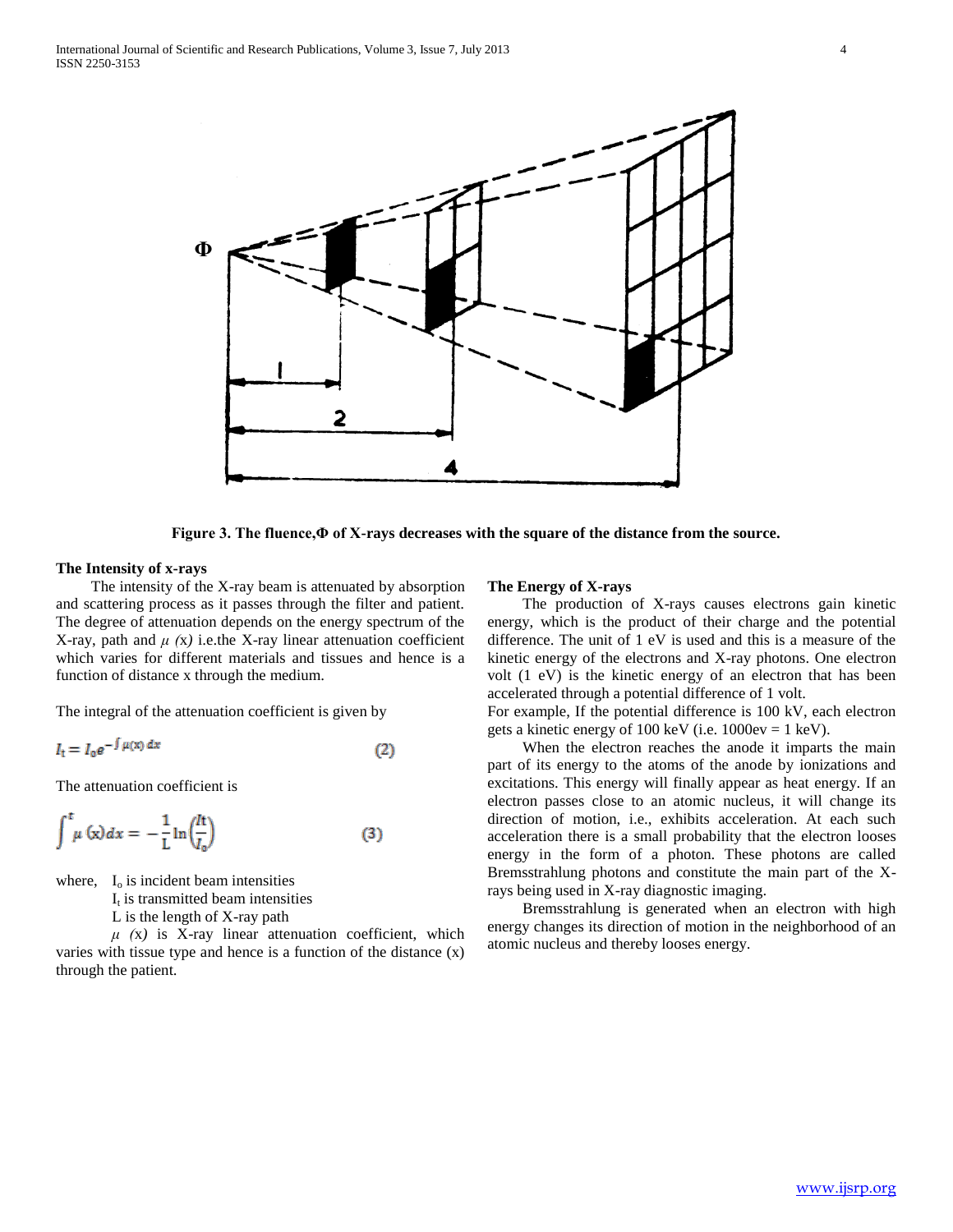

**Fig. 4: Characteristic of X-rays**

 From figure 3 above, it shows the energy chart from The energy of X-rays and their wavelength are inversely proportional (higher energy = lower wavelength), and the continuous spectrum minimum wavelength decreases as the accelerating voltage (kV) of the X-ray source increases. It is important to understand that an increase in filament current (ma) and kV (beyond the minimum value required to produce characteristic radiation for the target) will result in an increase in the intensity of the generated X-rays, but will not change their energy.

 The bremsstrahlung photon can obtain an arbitrary energy between zero and the whole of the kinetic energy of the electron,  $E_T$ .

$$
E_T = hv_{max} \tag{4}
$$

 The relative amount of bremsstrahlung emitted increases with increasing electron kinetic energy and with increasing atomic number, Z, of the anode material. Since the major part of the energy of the electrons is converted into heat in the anode (about 1% will appear as X-rays), the anode material should have a high melting point and good heat conduction ability. To get a high relative amount of X-ray energy, the anode material should be of high atomic number. Tungsten is the dominating anode material and is in modern X-ray tubes often mixed with rhenium (ZW=74; ZRe=75). Modern X-ray imaging requires a small focal spot and high X-ray fluence rates (number of photons per unit area and unit time). To meet these requirements, technical solutions with a line shaped focal spot and rotating anode have been introduced.

## **History of X-rays**

 X-rays was discovery by Professor Wilhelm Conrad Roentgen as a new, invisible and unknown ray in November 1895 hence the name (X-unknown).

 He continued to experiment doggedly to test its properties. He noted quickly that solid objects placed in the beam between the Crookes' tube and the fluorescent screen serving as an image receptor attenuated or blocked the beam, depending upon their density and structure.

 Then, in a heart-stopping moment, he chanced to pass his hand through the beam. As he looked at the screen, the flesh of the hand seemingly melted away, projecting only the outlines of the bones. The hand was intact, unharmed. But on the screen, only the bones showed up. With that observation, the science of medical radiology was born.

 The discovery of a new form of energy that could penetrate solid objects and record their structure excited Roentgen's scientific contemporaries. But it was the skeletal hand that captured the imagination of the public and of physicians, who recognized instantly that this discovery could change medical practice forever.

 Roentgen's discovery was artificial ionization radiation. Two years later, a French physicist Henri Becquerel, discovered that certain rocks emitted natural ionizing radiation with characteristics much like Roentgen's X-rays. Pierre and Marie Curie refined the natural radioactive ores to derive uranium, polonium and radium. Then radium was perceived the most valuable due to its use in cancer treatment. But with the coming of World War II, uranium and polonium was considered of primary interest since they could be used to make atomic bombs. But continual experiment, results and data have been presented to prove its immense benefit of X-rays to man. Medical usage of Xray photon is more likely to be formed by the process of transfer of an electron from higher energy to lower energy level (Cunningham *et al*). This process occurs in the X-ray tubes, to produce characteristic X-ray with different energy and intensity. The spectra widely used are those given by Fewell *et al.* This is due to its reliability and popularity among diagnostic imaging community (Ay *et al*). According to Ay *et al*, the spectra by Fewell *et al* were measured without adding filtration. Thus, giving the opportunity to continuously modify the spectrum using known attenuation properties of any particular material as additional filter.

 Linton W. O reported that trials in the treatment of cancers with neutrons melted away due to the high energy and different biological characteristics than high energy X rays. Advancements in medical radiation uses came from gradual improvements in equipment and techniques. The availability of X-ray machines in hospitals can be used to diagnose more ailments such as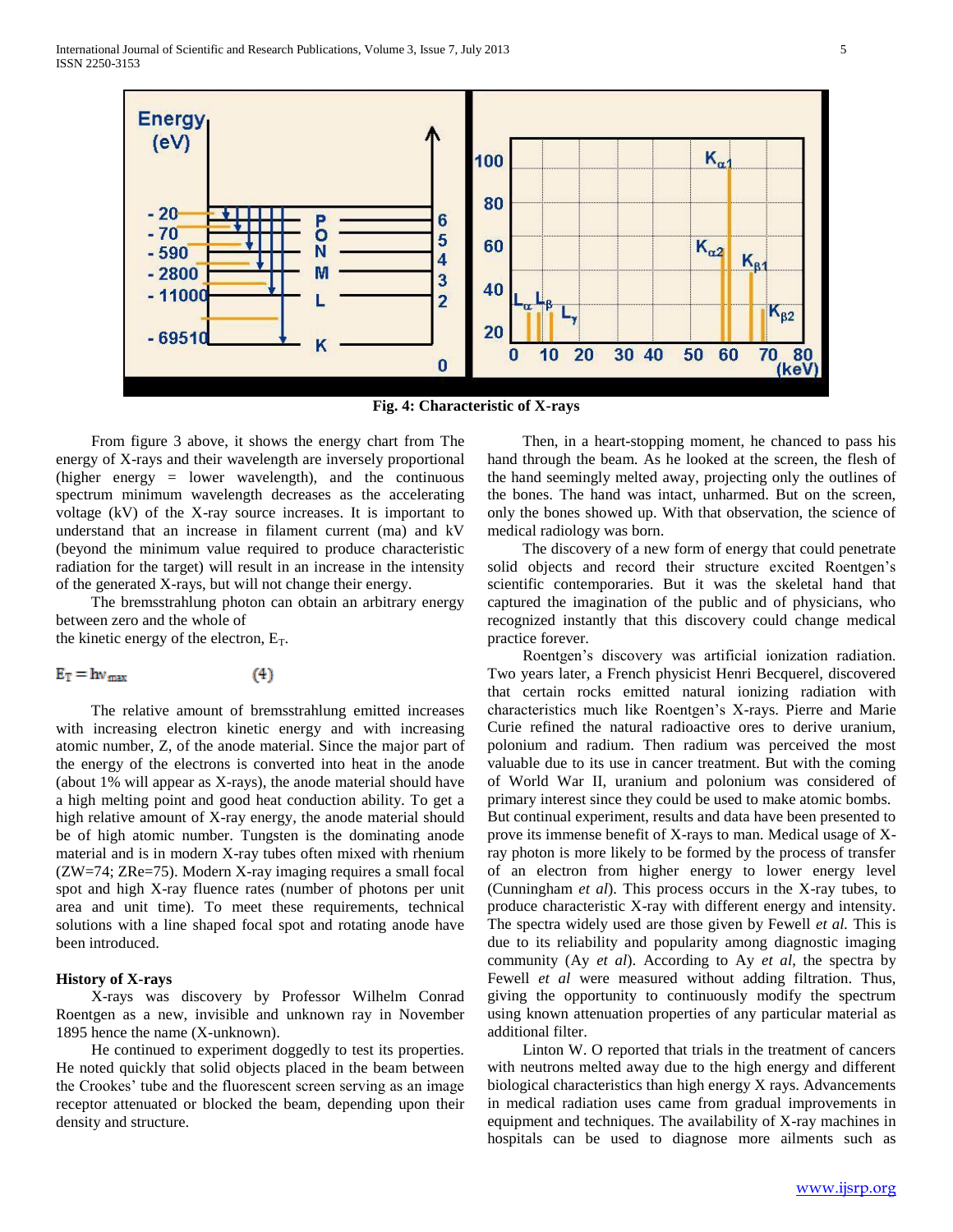tuberculosis, cancer and bone abnormalities or fractures. With the advances in Fluoroscopy, radiation can be fed directly unto screens, which help to view and record motion e.g. heartbeat. For most physicians diagnostic radiology made a huge leap into cross-sectional imaging with the development of computed tomography (CT). The rapid development of the computers which saw them shrank in size, grew in power, dropped in price and began to be available in research centers helped scientist understand the application of X-rays. And with the complex mathematical algorithms of computers, three-dimensional images could be drawn in seconds by reconstructing the body.

 In less than a decade from the 1970s, magnetic resonance (MR) imaging burst on the scene with even more promising-and even more expensive- technology. MR image analysis technology was comparable to CT but no X rays were needed. Instead, MR units relied on strong magnets, as much as 8000 times as strong as the earth's magnetic field.

 However the high cost of MR scans is factor that will see the continuous use of the CT scan and other instruments in demand. Also, the characteristic of the radiation used is necessary for radiation protection and especially if it is ionizing.

# **Applications of X-rays**

 The uses of X-rays are as diverse as the whole of the scientific world. Some major applications include

1. Medical Imaging

2. X-rays diffraction in the study of crystals and other solids

# **Table 2: The advantages and disadvantages of using X-rays in medical imaging is given below**

| <b>Advantages</b> |                            | <b>Disadvantages</b>           |
|-------------------|----------------------------|--------------------------------|
|                   | Widely<br>used<br>and      | Radiation exposure             |
|                   | available                  |                                |
| 2                 | Experts available          | Difficulty in imaging<br>soft- |
|                   |                            | tissues                        |
| 3                 | High-spatial resolution    | 2D projection, hidden parts    |
| $\overline{4}$    | imaging<br>Excellent<br>of |                                |
|                   | hard tissues (bones)       |                                |

## **Energy transfer**

 There are two basic types of energy transfer that may occur when X-rays interact with matter:

- 1. Ionization, in which the incoming radiation causes the removal of an electron from an atom or molecule leaving the material with a net positive charge.
- 2. Excitation, in which some of the X-ray's energy is transferred to the target material leaving it in an excited (or more energetic) state.

 Theoretically there are twelve processes that can occur when X-rays interact with matter,

 Which process dominates is dependent on the mass absorption characteristics of the target (directly related to the atomic weight, Z) and the energy of the X-rays. The fig 4 below shows the most important of these.



**Fig 5: Photon interactions as a relation between photon energy and atomic number of filters**

 The major interaction between X-rays and matter occurs in the following ways;

- Pair Production
- $\triangleright$  Photodisintegration

- $\triangleright$  Coherent (Rayleigh) scattering
- The photoelectric effect
- $\triangleright$  The Compton effect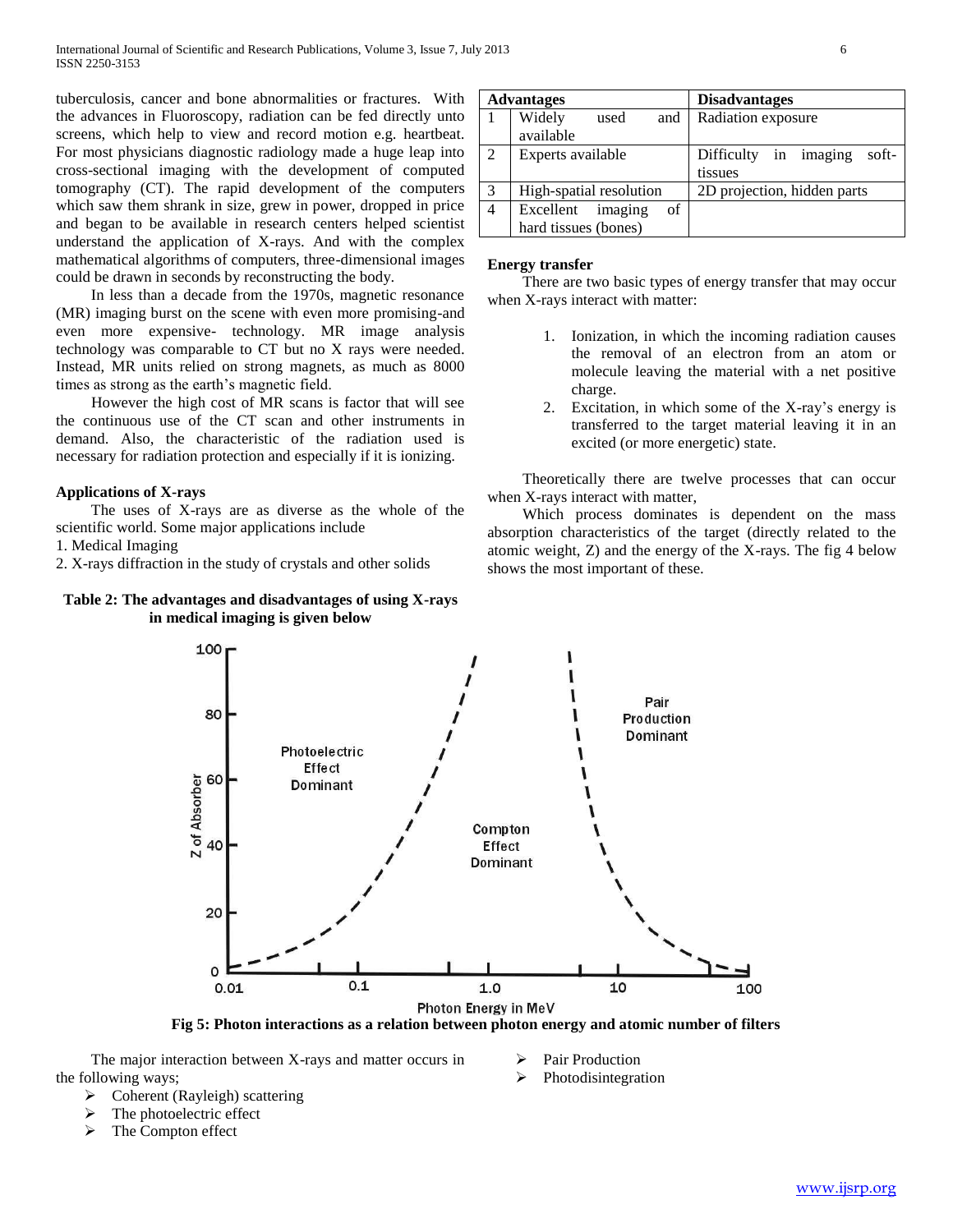### **Coherent (Rayleigh) scattering**

 This is a photon to photo interaction usually at a lower energy strikes by an electron, to produce a characteristic X-rays.

Low-energy radiation is thus produced. It constitutes about 5 - 10 % of tissue interactions.





## **Compton Scattering**

 Compton scattering occurs when the incident X-ray photon is deflected from its original path by an interaction with an electron. The electron gains energy and is ejected from its orbital position while the X-ray photon losses energy. The X-ray continues to travel in a different path with less energy than the incident photon and is known as incoherent scattering because the photon energy change is not always orderly and consistent. At energies of 100 keV -- 10 MeV the absorption of radiation is mainly due to the Compton effect.

 The Compton effect or Compton scattering (C), also known as incoherent scattering occurs when the incident x-ray photon ejects an electron from an atom and an x-ray photon of lower energy is scattered from the atom. Relativistic energy and momentum are conserved in this process1 and the scattered x-ray photon has less energy and therefore greater wavelength than the incident photon. Compton Scattering is important for low atomic number specimens. At energies of 100 keV -- 10 MeV the absorption of radiation is mainly due to the Compton effect.



**Fig. 7: Diagram of Compton scattering**

 The energy of shift depends on the angle of scattering and original photon energy and not the nature of the scattering medium.

 The change in wavelength of the scattered photon is given by

 $\lambda' - \lambda = \frac{h}{m_0}(1 - \cos \theta)(6)$ 

Where  $\lambda'$  is wavelength of the scattered photon λ is wavelength of the incident photon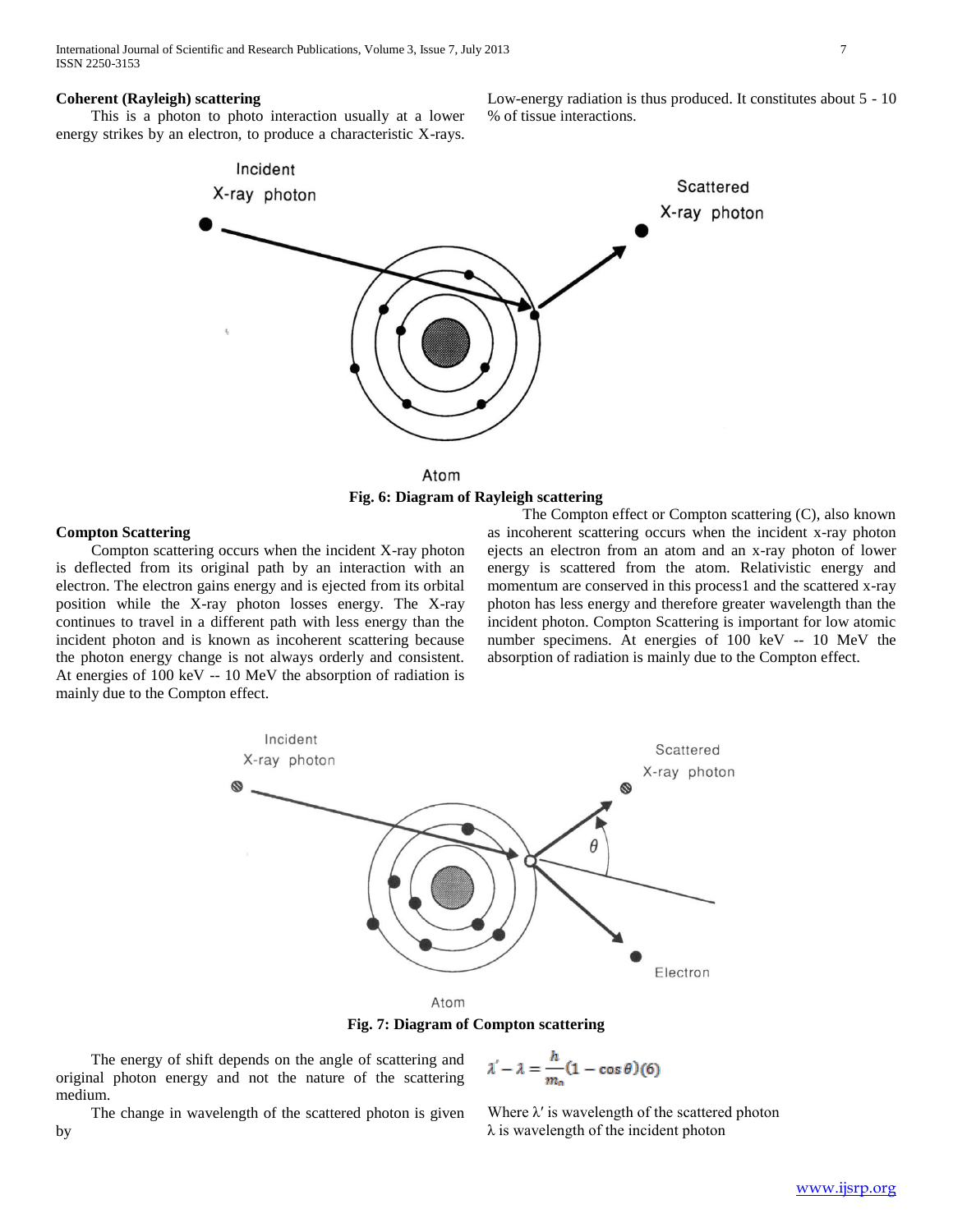*h* is Planck's constant  $m<sub>o</sub>$  is rest mass of electron c is the speed of light  $\theta$  is the scattering angle

The quantity <sup>*h*</sup>/me is known as the Compton Scattering of the electron; it is equal to  $2.43 \times 10^{-12}$  m. The wavelength shift  $\lambda'$  $-\lambda$  is at least zero (for  $\theta = 0^{\circ}$ ) and at most twice the Compton wavelength of the electron (for  $\theta = 180^{\circ}$ ).

 The Compton effect will occur with very low atomic weight targets even at relatively low X-ray energies. The effect may be thought of as a scattering of the photons by atomic electrons. In the process, also called Compton scattering, the incident X-ray changes direction and loses energy, imparting that energy to the electron (now called a Compton electron).

 The Compton electron will typically interact with other atoms producing secondary ionizations. Since they possess relatively low energy, the x-rays produced will generally be low energy also.

 The maximum possible energy, *E*, of a Compton electron (the "Compton edge") is equal to:

 $(7)$ 

$$
E = \frac{Ex}{1 + 4Ex}
$$

Where *Ex* is the energy of the incident photon. Qualitatively, it is easy to see that the Compton electrons will be significantly less energetic than photoelectrons for an equal value of *Ex*.

 In x-ray diffraction, Compton scatter will contribute to the overall background in the x-ray data produced, but because of the relatively low energies of the incident x-rays and the higher mass of the specimens and specimen holders, the contribution will usually be very small.

# **The Photoelectric Effect**

 The photoelectric effect occurs when photons interact with matter with resulting ejection of electrons from the matter. Photoelectric (PE) absorption of x-rays occurs when the x-ray photon is absorbed resulting in the ejection of electrons from the atom. This leaves the atom in an ionized (i.e., charged) state. The ionized atom then returns to the neutral state with the emission of an x-ray characteristic of the atom. PE absorption is the dominant process for x-ray absorption up to energies of about 500 KeV. PE absorption is also dominant for atoms of high atomic numbers.



**Fig. 8: Diagram of photoelectric effect**

 The photoelectric effect is responsible for the production of characteristic x-rays in the x-ray tube, but the process is also important as a secondary process that occurs when x-rays interact with matter. An x-ray photon transfers its energy to an orbital electron, which is then dislodged and exits the atom at high speed with a kinetic energy equal to:

$$
T = Ex - P \tag{8}
$$

 Where T is the kinetic energy of the photoelectronExis the energy of the incident X-ray photon andP is the energy required to remove the electron. This is equivalent to its binding energy in the atom.

 The energy equivalent of the rest mass of an electron is  $m_0c^2$ , and is equal to about 0.51 MeV (m<sub>o</sub>is the rest mass of an electron and c is the speed of light). When  $E_x$  is much lower than this value, the electron will exit at a high angle to the incident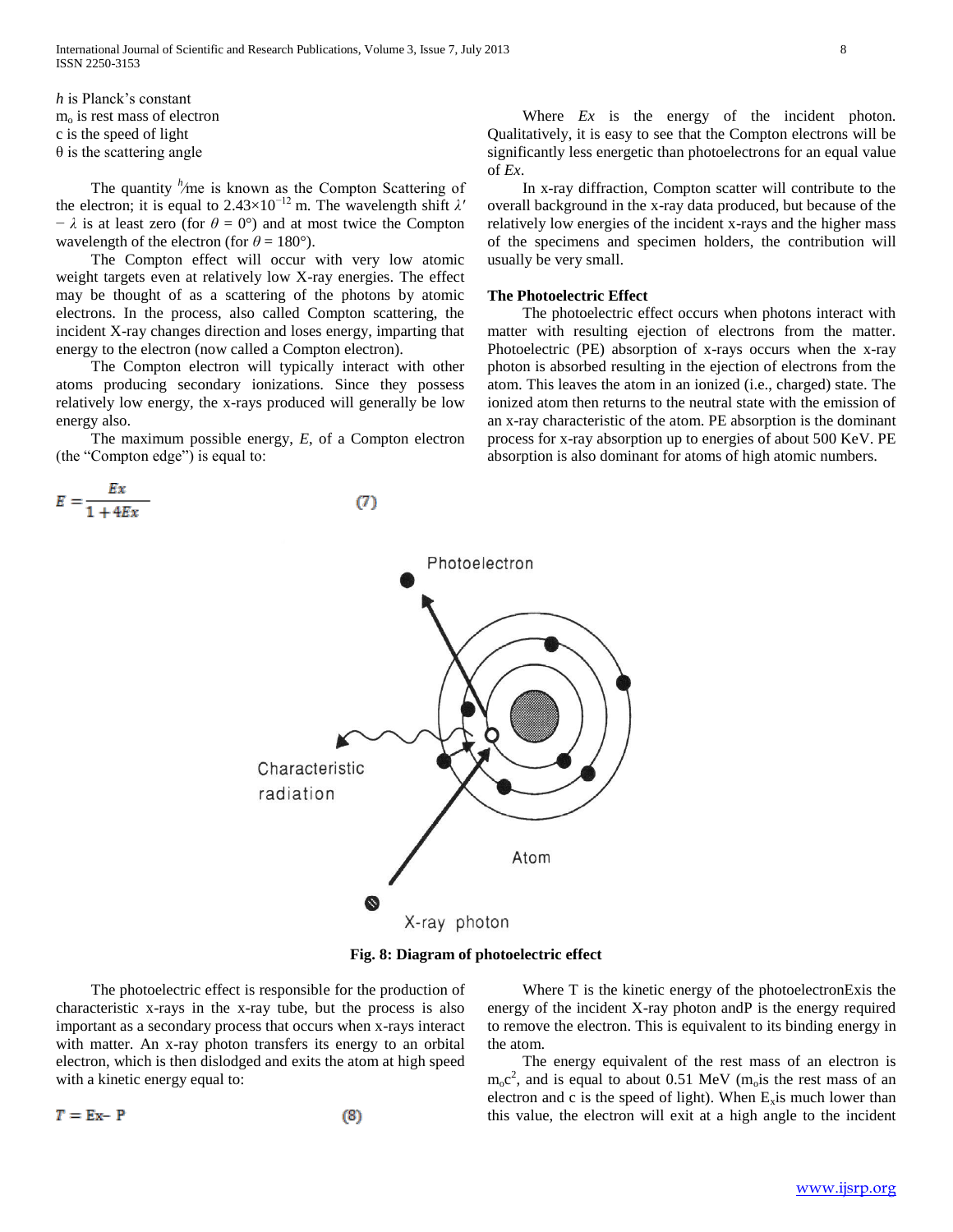beam; when Ex is closer to this value, the electron will exit at close to parallel with the beam.

 When the photoelectron is ejected, it has the capability, depending on its energy, to interact with subsequent electrons in other molecules or atoms in a chain reaction until all its energy is lost. If that interaction results in the ejection of an outer orbital electron, this is known as the Auger effect, and the electron called an Auger electron. The probability of producing a secondary photoelectron vs. an Auger electron is directly proportional to the T of the photoelectron.

 The production of photoelectric and Auger electrons is shown diagrammatically in the following figure from Jenkins and Snyder (1996). In the diagram (a) shows the incident X-ray photon, (b) shows the production of a high-energy primary photoelectron. In (c) a lower energy electron moves into the vacated K-shell resulting in the production of an X-ray photon that leaves the atom, and in (d) the X-ray photon is absorbed by an outer shell electron resulting in the emission of a Auger electron.



**Fig. 9: Photoelectric interaction wrt energy**

 *It is easy to see how the photoelectric (and Auger) effect can significantly damage the molecular structure of soft tissues encountered by an X-ray beam.*

## **Pair Production**

 Pair Production (PP) can occur when the x-ray photon energy is greater than 1.02 MeV, when an electron and positron are created with the annihilation of the x-ray photon. Positrons are very short lived and disappear (positron annihilation) with the formation of two photons of 0.51MeV energy. Pair production is of particular importance when high-energy photons pass through materials of a high atomic number.

 Pair production is a rare process and only occurs at high Xray photon energies with high atomic weight targets. It is virtually nonexistent at the low-energies involved in X-ray diffraction work. Pair production is impossible unless the incident X-rays exceed 1.02 MeV and does not become important until this exceeds about 2 MeV.

 Pair production is not a significant process at the X-ray energies involved in X-ray diffraction.

# **Other Effects**

 Thomson scattering (R), also known as Rayleigh, coherent, or classical scattering, occurs when the x-ray photon interacts with the whole atom so that the photon is scattered with no change in internal energy to the scattering atom, nor to the x-ray photon. Thomson scattering is never more than a minor contributor to the absorption coefficient. The scattering occurs without the loss of energy. Scattering is mainly in the forward direction. *This effect is minor to when related to absorption, but is the primary effect, which makes x-ray diffraction possible.* 

 Photodisintegration (PD) is the process by which the x-ray photon is captured by the nucleus of the atom with the ejection of a particle from the nucleus when all the energy of the x-ray is given to the nucleus. Because of the enormously high energies involved, this process may be neglected for the energies of xrays. It is the process harnessed in the development of nuclear fission.

 Of all these processes, Compton scattering is of prime importance to radiology, as it is the most probable interaction of gamma rays and high energy X-rays with atoms in living beings and is applied in radiation therapy. It is also the main process that contributes to unnecessary radiation to the patient and laboratory staff during computed tomography scan.

 According to Okunade*et al* "For optimum benefit from Xrays in diagnostic radiology, the entire imaging process must be assessed objectively". These processes which involve precise steps in succession have been studied over time and outlined as follows:

i. X-rays production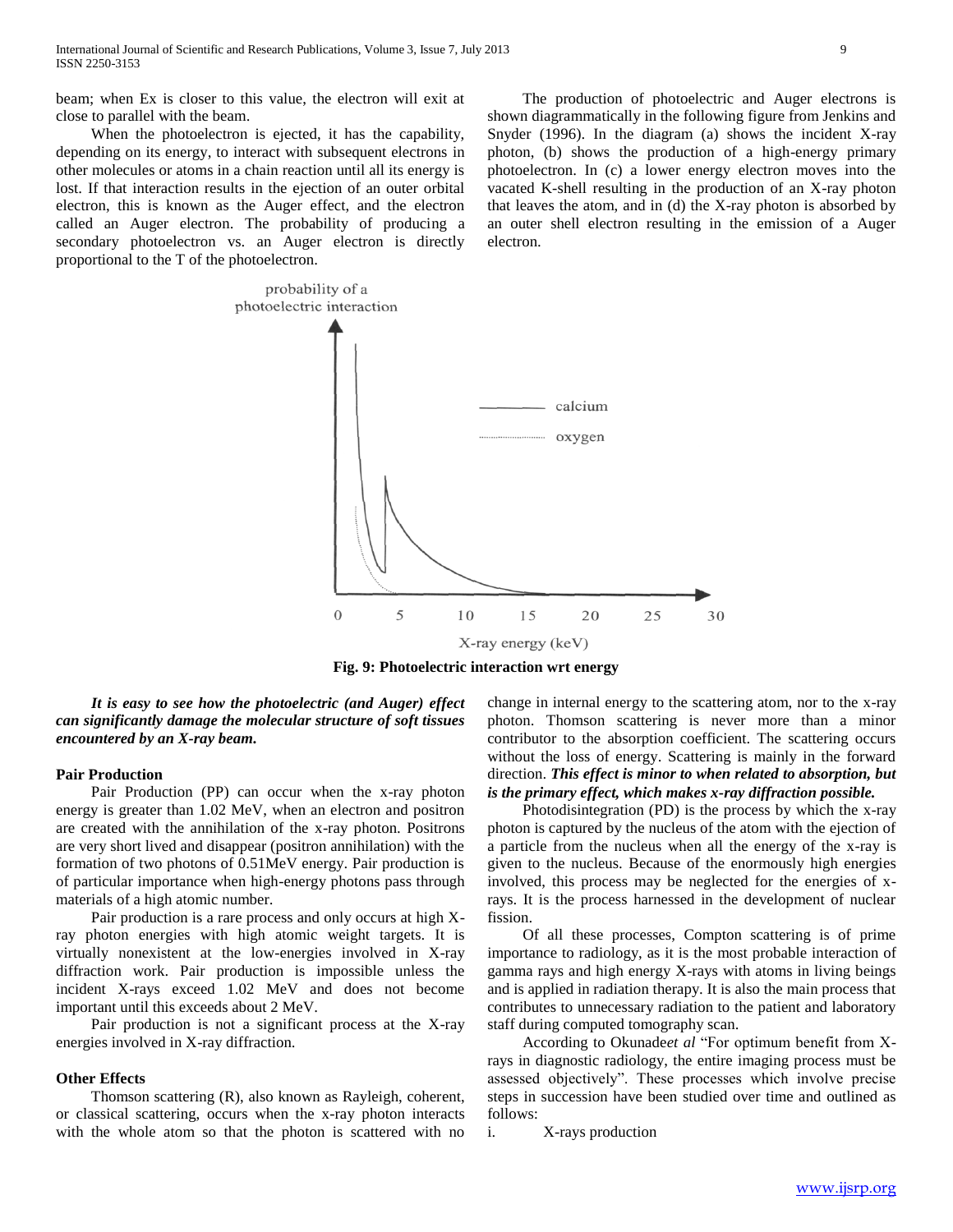International Journal of Scientific and Research Publications, Volume 3, Issue 7, July 2013 10 ISSN 2250-3153

- ii. Filtration
- iii. Photo interaction with the object (patient)
- iv. Anti-scatter device







# III. CONCLUSION

 What radiation effect will be dominant is a function primarily of the energy of the radiation and the mass of the absorbing medium. The photoelectric effect, Compton scattering, pair production, Thomson or Rayleigh scattering, and photodisintegration are the main processes that can occur. At the low energies involved in X-ray diffraction, the processes are limited to Compton scattering, Thomson/Rayleigh scattering and the photoelectric effect.

 The common product of these types of x-ray interaction with matter is the production of high-speed electrons and x-rays that can cause secondary effects in the matter with which they interact. The "end" effect (which can cause significant damage in tissues, particularly at the low X-ray energies involved in diffraction) of heat production is preceded by interactions, which create excited atoms, additional free electrons from ionization, and low-energy X-rays. These can do significant molecular damage (including chromosomal damage in tissues) leading to a number adverse health effects. Also to note is that the kV determines type of interaction in the body

 • As kV increases photoelectric decreases (everything is penetrated)

 • As kV decreases photoelectric increases (more absorption by thicker or denser tissues)

 • As kV increases Compton increases but Compton occurs throughout the diagnostic range.

When the X-ray is scattered within a cone of  $15^{\circ}$  or less (i.e. Rayleigh Scattering), it will contribute to useful beam with comparable energy of primary source. But photons that undergo Compton interactions (wide-angle scattering) can cause unnecessary dose. This will contribute to radiation of other sensitive part of the patient and or staff if not properly collimated.

#### **REFERENCES**

- [1] APM Report No 31 "Standardized Methods for Diagnostic X-ray Exposure," American Association of Physicist in Medicine, 1990, DR 2.2.10.2
- [2] T. Akita, T. Tamiya, K. Tabushi and S. Koyama. *"Evaluation of Radiations scattered from Water phantom using EGS code,"* Proceedings of the Eleventh EGS4 Users' Meeting in Japan, KEK Proceedings, 2003, pp 114- 119
- [3] M. R. Ay, S. Sarkar, M. D. Shahriari, H Sardari Zaidi, "Assessment of different computational models for generation of X-ray spectra in diagnostic radiology and mammography," American Association of Physicist, 2005, 10.1118/1.1906126
- [4] I. A. Cunningham, P. F. Judy, *"Computed Tomography The Biomedical Engineering Handbook,"* Second Edition. Ed. Joseph D. Bronzino Boca Raton: CRC Press LLC, 2000.